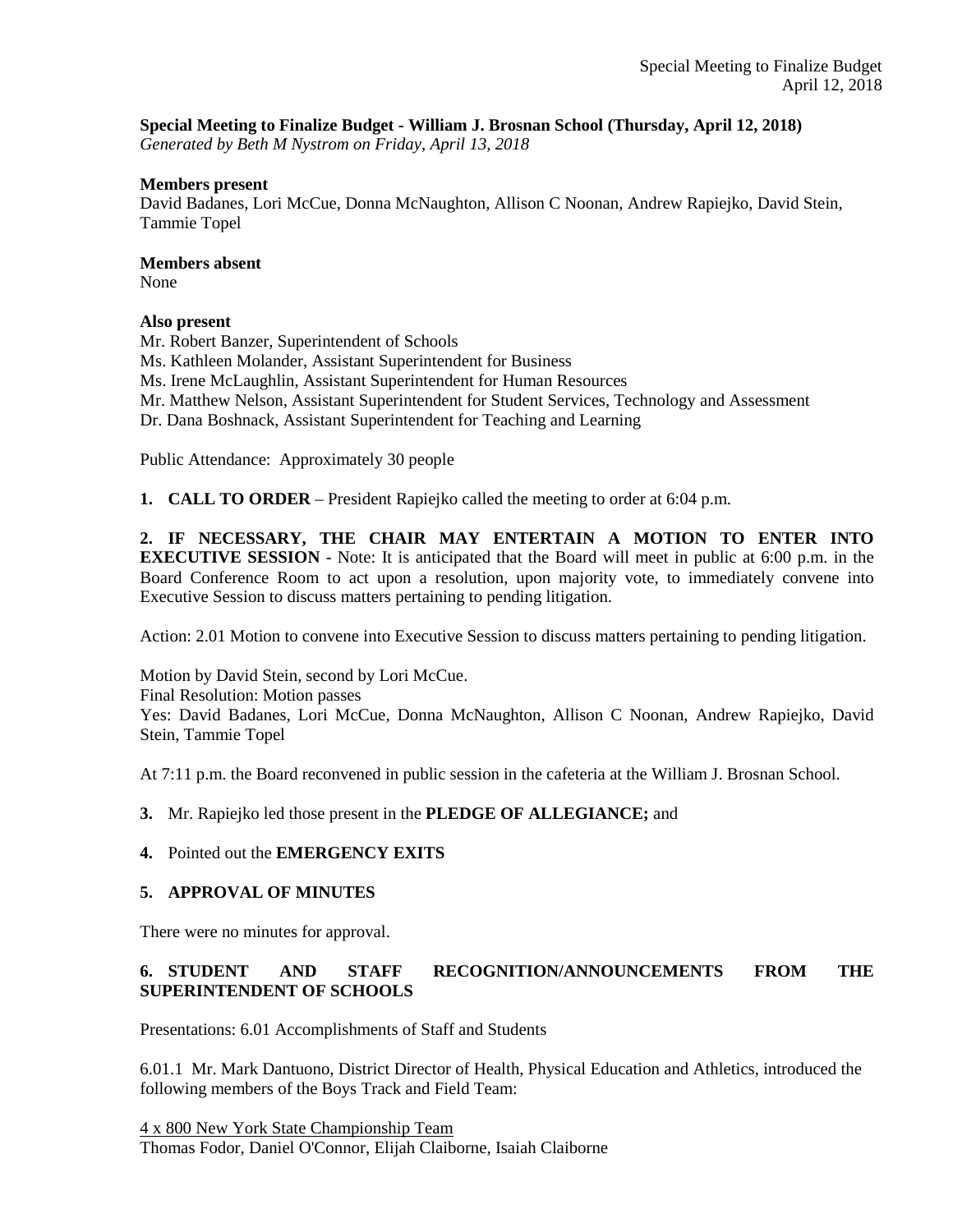1000m New York State Champion

Isaiah Claiborne (Also placed 4th at the Nationals in the 1-mile earning All-American Honors)

## **7. COMMUNICATIONS RECEIVED REGARDING THE 2018-2019 PROPOSED BUDGET AND PUBLIC COMMENT - BOARD MOTION TO CONVENE INTO COMMITTEE-OF-THE-WHOLE TO INFORMALLY DISCUSS PROPOSED BUDGET**

Robert Banzer, Superintendent of Schools, and Kathleen Molander, Assistant Superintendent for Business presented the 2018-2019 Budget Overview. The budget priorities are to present a budget that supports the mission, vision, core beliefs and priorities of the district, continue historically low tax levy increases and seek efficiencies and savings. Mr. Banzer reviewed the budget development process and the following budget highlights: Maintain all instructional programs. Initiate new alternative high school program. Maintain all extra/co-curricular and athletic programs. Expand co-teaching model at elementary, middle and high schools. Expand 1:1 Chromebook initiative into  $9<sup>th</sup>$  grade. Upgrade Art & Music equipment. Provide CPR Certification to certify students in grades  $7 \& 9$ . Include new physical education and athletic equipment. Building & Grounds Dept: Add two staff one in maintenance and one in grounds. Enhance security measures: add 15 security staff, equipment and security vehicle. Continue Building and Grounds maintenance and capital projects districtwide. Upgrade High School Career Center to support and provide flexible collaboration/learning space. Provide Flexible Learning Space with moveable furniture/desks and chairs in NHS Computer Lab. Expand professional development and training for staff.

Mr. Banzer reviewed the capital projects for the Board to consider for 2018-2019 from the General Fund: Roof Repair for the High School gym, Bellerose, Dickinson and window replacement district-wide as needed for a total amount of \$925,000. Capital Projects to consider from the Capital Reserve include fencing/gates/bollards/doors/windows districtwide as needed and heating/ventilation upgrade/repair districtwide as needed for a total amount of \$900,000.

Notable expenditures include over \$1 million increase in health insurance, over \$650,000 increase in Teacher Retirement System contribution, and staff reductions due to decreasing enrollment and efficiencies offset by increases in security and buildings and grounds personnel.

Mr. Banzer reviewed the staffing summary, budget history, expenditure summary, revenue considerations, revenue comparison, revenue sources – tax levy, reserve and fund balance history, anticipated reserve allocation, estimated tax rate calculation and contingent budget.

The estimated tax rate would be \$183.14 per \$100 assessed valuation which is an estimated increase of \$159 per year for property assessed at \$3,800.

There was a brief discussion on how much the budget would be to get below a 2% increase.

Ms. Pat Gardiner inquired about dedicated teachers for special areas and how that effects the co-teaching model, special education classes and special areas.

Mr. Matthew Nelson, Assistant Superintendent for Student Services, Technology and Assessment, stated that it is not exceeding the cap by pushing in special education class with regular class and the district will continue the model of moving from school to school based on need.

Information: 7.01 Communications received regarding the proposed 2018-2019 budget

There were no communications received regarding the proposed 2018-2019 budget.

Action: 7.03 Committee-of-the-Whole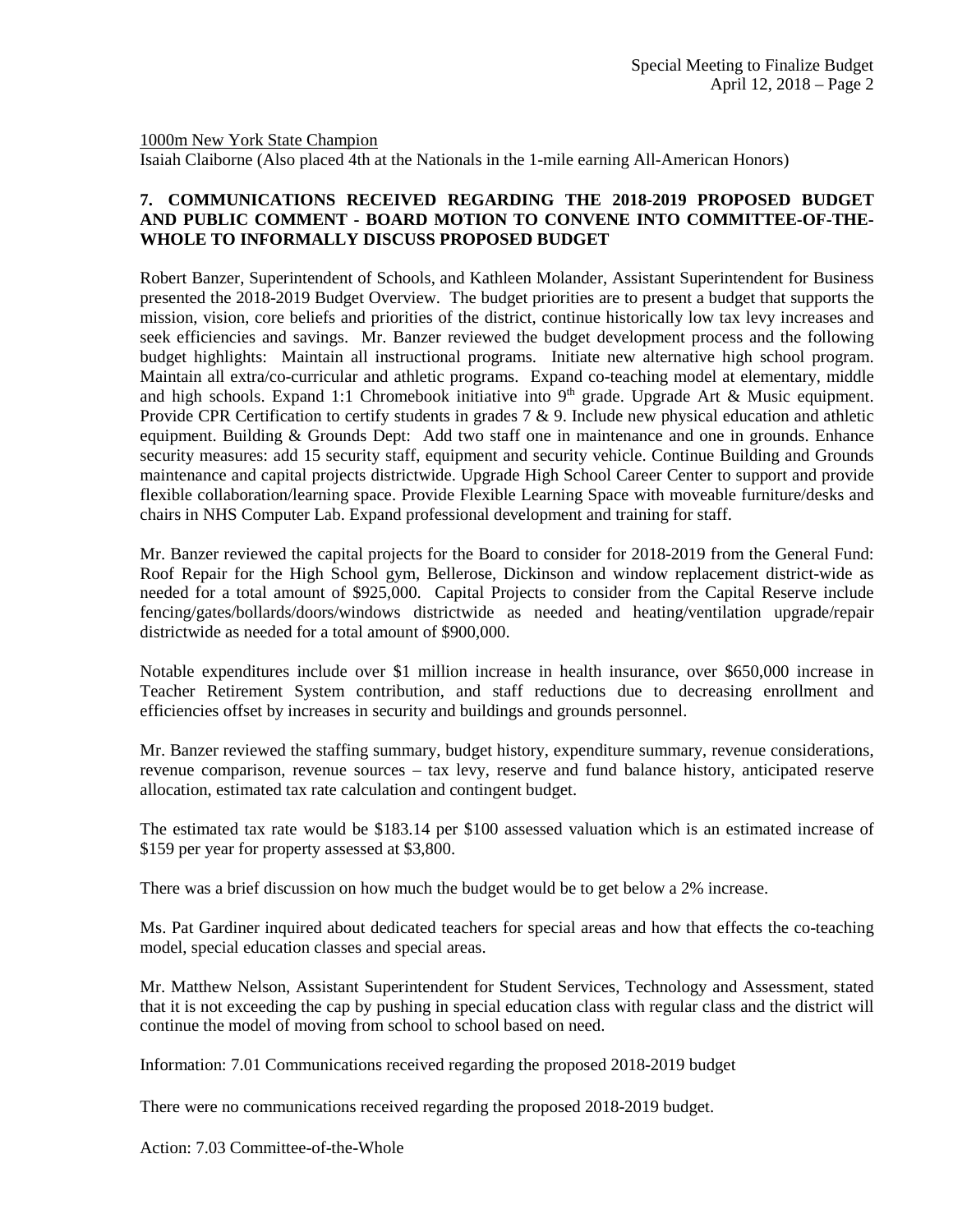Recommendation to approve a motion to convene into Committee-of-the-Whole to informally discuss the proposed 2018-2019 budget and resolutions

Motion by David Badanes, second by Allison C Noonan. Final Resolution: Motion Passes Yes: David Badanes, Lori McCue, Donna McNaughton, Allison C Noonan, Andrew Rapiejko, David Stein, Tammie Topel

At 7:45 p.m. the Board convened into Committee-of-the-Whole.

#### **8. MOTION TO RECONVENE INTO SPECIAL MEETING**

Action: 8.01 Reconvene into Special Meeting Recommendation to approve a motion to reconvene into Special Meeting

Motion by David Stein, second by Lori McCue. Final Resolution: Motion Passes Yes: David Badanes, Lori McCue, Donna McNaughton, Allison C Noonan, Andrew Rapiejko, David Stein, Tammie Topel

At 9:45 p.m. the Board reconvened into Special Meeting.

Action: 8.01 SEQRA Resolution Recommendation to approve the following SEQRA resolution:

"WHEREAS, the Board of Education of the Northport-East Northport Union Free School District desires to embark upon the following capital improvements at the District's facilities: (1) roof replacement at Northport High School gymnasium; (2) partial roof replacement at Bellerose Elementary School; (3) partial roof replacement at Dickinson Elementary School; (4) District-wide window replacement; (5) District-wide fencing/gates replacement; (6) District-wide installation of bollards; (7) District-wide door replacement; and (8) District-wide HVAC upgrades/enhancements (hereinafter the "Projects"); and

WHEREAS, said capital improvements are subject to classification under the State Environmental Quality Review Act (SEQRA); and

WHEREAS, maintenance or repair involving no substantial changes in an existing structure or facility are classified as Type II Actions under the current Department of Environmental Conservation SEQR Regulations (Section 6 NYCRR 617.5 (c)(2); and

WHEREAS, replacement, rehabilitation or reconstruction of a structure or a facility, in kind, on the same site, including upgrading buildings to meet building or fire codes, unless such action meets or exceeds any of the thresholds in section 617.4 are classified as Type II Actions under the current Department of Environmental Conservation SEQR Regulations (Section 6 NYCRR 617.5 (c)(2); and

WHEREAS, routine activities such as renovations to, or expansions of existing public school facilities by less than 10,000 square feet are classified as Type II Actions under the current Department of Environmental Conservation SEQR Regulations (Section 6 NYCRR 617.5(c)(8)); and

WHEREAS, the SEQR Regulations declare Type II Actions to be actions that have no significant impact on the environment and require no further review under SEQR; and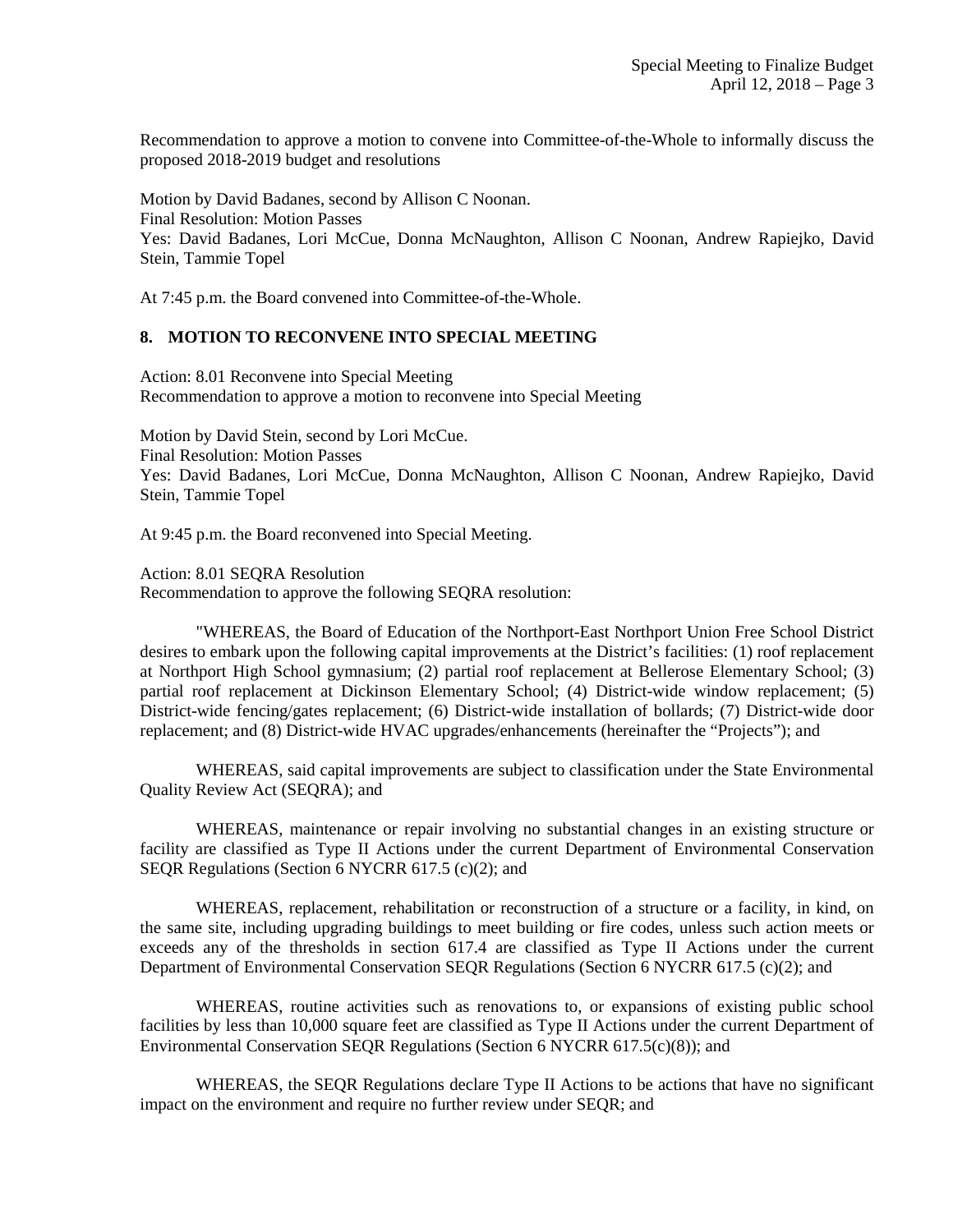WHEREAS, the Board of Education, as the only involved agency, has examined all information related to the capital improvement projects and has determined that the Projects are classified as Type II Actions pursuant to Section  $617.5(c)(1),(2)$  and (8) of the SEQR Regulations;

NOW, THEREFORE, BE IT RESOLVED, that the Board of Education hereby declares itself lead agency in connection with the requirements of the State Environmental Quality Review Act; and

BE IT FURTHER RESOLVED, that the Board of Education hereby declares that the Projects are Type II Actions, which require no further review under SEQR; and

BE IT FURTHER RESOLVED, that the Board of Education hereby shall forward an official copy of this Resolution to the New York State Education Department together with a copy of the correspondence from the New York State Office of Parks, Recreation and Historic Preservation in connection with its request for approval of the listed project from the New York State Education Department."

Motion by David Stein, second by Lori McCue.

Final Resolution: Motion Passes

Yes: David Badanes, Lori McCue, Donna McNaughton, Allison C Noonan, Andrew Rapiejko, David Stein, Tammie Topel

#### **9. FINALIZATION OF PROPOSITIONS**

Action: 9.01 Finalize Propositions

Recommendation to approve the final propositions that will be submitted to the Voters on May 15, 2018:

"BE IT RESOLVED, that the Board of Education shall present to the qualified voters of the Northport-East Northport Union Free School District at a special meeting to be held on May 15, 2018 the following proposition as

#### PROPOSITION #1

RESOLVED, that the Annual School District Budget for the 2018-2019 School Year in the amount of \$166,810,381 and the necessary taxes therefore be approved"

"BE IT RESOLVED that the Board of Education shall present to the qualified voters of the Northport-East Northport Union Free School District at a special meeting to be held on May 15, 2018 the following propositions in substantially the following form:

#### PROPOSITION #2

SHALL the Board of Education of the Northport-East Northport Union Free School District be authorized to expend \$900,000 for the purpose of performing the following projects - (1) District-wide fencing/gates replacement; (2) District-wide installation of bollards; (3) District-wide door replacement; (4) District-wide window replacement; and (5) District-wide HVAC upgrades/enhancements?; all of the foregoing to include all labor, materials, equipment, apparatus and incidental costs related thereto. The total cost of the four projects is \$900,000 and will be funded from the Capital Reserve Fund established in 2012.

#### PROPOSITION #3

SHALL the Board of Education, pursuant to Education Law section 3651, be authorized to establish a Capital Reserve Fund known as the "Capital Reserve III Fund" for the purpose of roof replacement, window replacement, toilet room replacement, masonry/concrete replacement, door replacement, floor replacement, wall replacement, classroom renovations, library/multi media center renovation, electrical, plumbing, heating/ventilation renovations, carpentry renovations, security system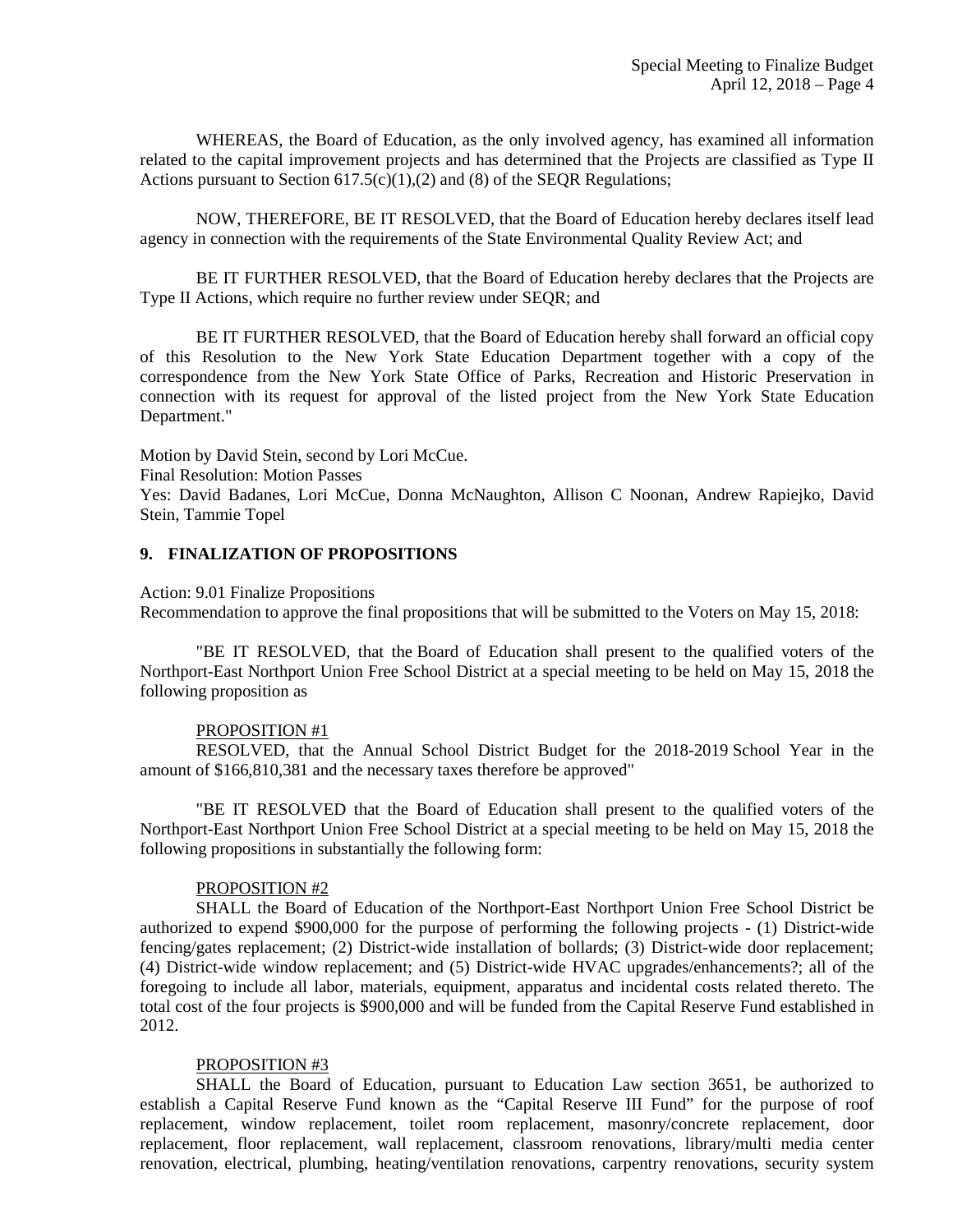upgrades, site/field reconstruction, locker room renovations, gymnasium reconstruction, bleacher reconstruction, toilet room renovations, masonry/concrete renovations, ceiling tile renovations, bleacher replacement, computer/technology upgrades, public address/clock system replacement, telephone system upgrades, auditorium renovations and/or storage renovations? The maximum amount of the aforesaid Capital Reserve Fund shall be \$20,000,000, plus investment income. The probable term is to be ten (10) years; the funds are to be transferred from surplus monies in unassigned fund balance including a sum not to exceed \$1,000,000 from the 2017-2018 budget and thereafter in an annual amount of not more than \$2,000,000 for each remaining year of the probable term. Upon the establishment and funding of said reserve, the Superintendent of Schools or her designee shall be directed to deposit monies of this reserve fund in a separate bank account to be known as the "Capital Reserve III Fund."

Motion by David Stein, second by Lori McCue.

Final Resolution: Motion Passes Yes: David Badanes, Lori McCue, Donna McNaughton, Allison C Noonan, Andrew Rapiejko, David

Stein

No: Tammie Topel

# **10. SUPERINTENDENT'S REPORT, GENERAL - FOR BOARD ACTION**

Action: 10.01 Personnel Actions Report Recommendation to approve the attached Personnel Actions Report

Motion by Lori McCue, second by Donna McNaughton. Final Resolution: Motion Passes Yes: David Badanes, Lori McCue, Donna McNaughton, Allison C Noonan, Andrew Rapiejko, David Stein, Tammie Topel

Action: 10.02 Committee on Special Education (CSE), Sub-Committee on Special Education (SCSE), Committee on Preschool Special Education (CPSE), and 504 Committee

Recommendation to appoint the following per diem staff psychologist to serve as a chairperson for the Committee on Special Education (CSE), Sub-Committee on Special Education (SCSE), Committee on Preschool Special Education (CPSE), and 504 Committee meetings during the 2017-2018 school year:

Roseann Grasso, Per Diem School Psychologist

Motion by Lori McCue, second by Donna McNaughton. Final Resolution: Motion Passes Yes: David Badanes, Lori McCue, Donna McNaughton, Allison C Noonan, Andrew Rapiejko, David Stein, Tammie Topel

Action: 10.03 Committee on Special Education (CSE) Recommendation to approve the following staff member to serve as a chairperson for the Committee on Special Education (CSE) meetings during the 2017-2018 school year: Cassie Reilly, Special Education Teacher

Motion by Lori McCue, second by Donna McNaughton. Final Resolution: Motion Passes Yes: David Badanes, Lori McCue, Donna McNaughton, Allison C Noonan, Andrew Rapiejko, David Stein, Tammie Topel

### **11. SUPERINTENDENT'S REPORT, FINANCIAL - FOR BOARD ACTION**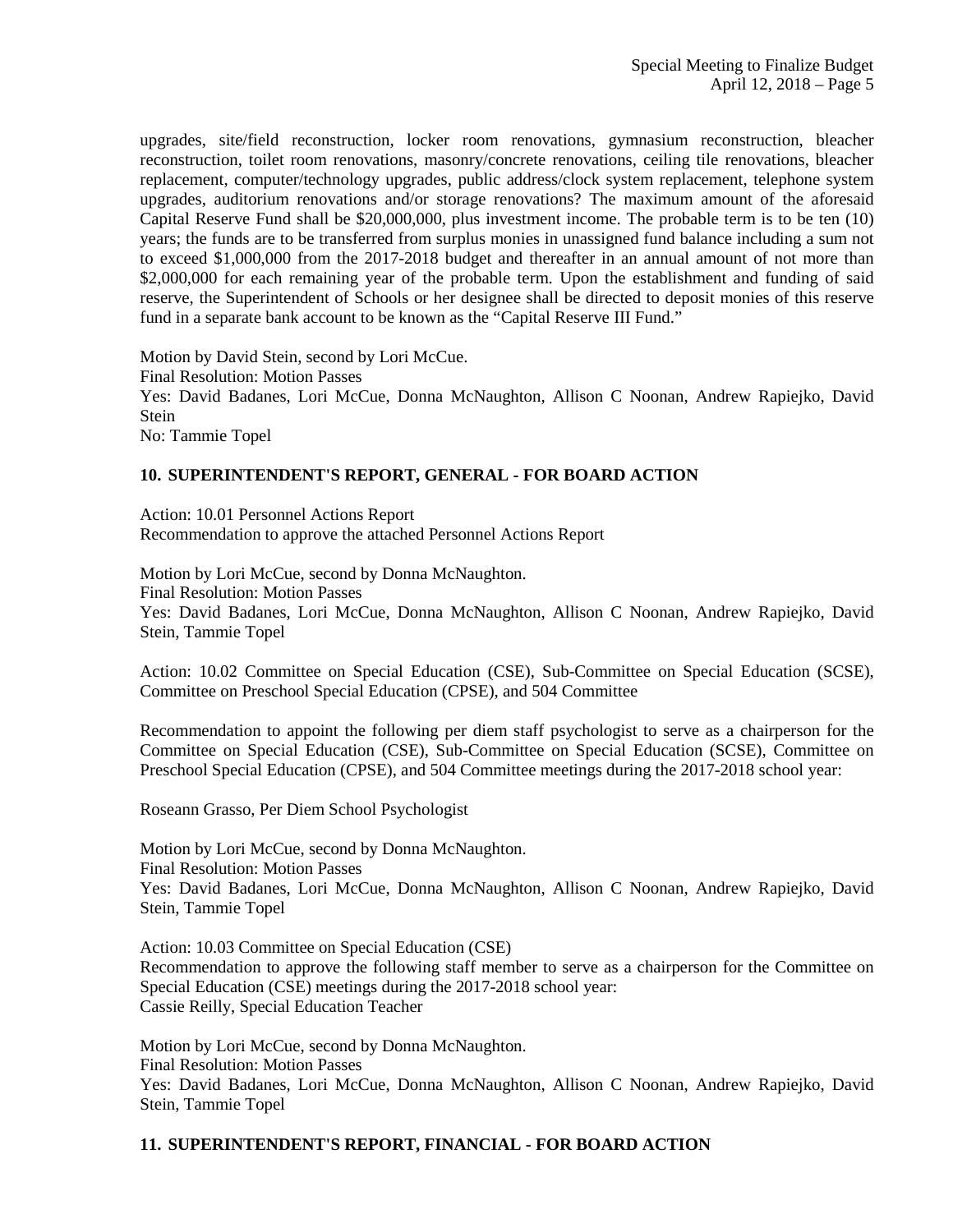Action: 11.01 Transfer of General Fund Appropriations Recommendation to approve Transfer of General Fund Appropriations in the 2016-2017 fiscal year

Motion by David Stein, second by Lori McCue. Final Resolution: Motion Passes Yes: David Badanes, Lori McCue, Donna McNaughton, Allison C Noonan, Andrew Rapiejko, David Stein, Tammie Topel

Action: 11.02 Resolution authorizing an Agreement and Release Recommendation to approve the following resolution:

"BE IT RESOLVED, that the Board of Education hereby approves and authorizes an Agreement and Release dated April 12, 2018 with a parent of a student made known to the Board in Executive Session pertaining to the placement of such student at a placement outside of the district"

Motion by David Stein, second by Donna McNaughton. Final Resolution: Motion Passes Yes: David Badanes, Lori McCue, Donna McNaughton, Allison C Noonan, Andrew Rapiejko, David Stein, Tammie Topel

# **12. SUPERINTENDENT'S REPORT - FOR INFORMATION ONLY**

## **13. UNFINISHED BUSINESS**

**14. ADJOURNMENT** - Board policy requires adjournment by 10:30 pm, unless meeting is extended by vote.

Information: 14.01 UPCOMING MEETINGS

SPECIAL MEETING TO VOTE ON BOCES ADMINISTRATIVE BUDGET & TRUSTEES Tuesday, April 24, 2018 7:00 p.m. William J. Brosnan School Cafeteria

PUBLIC HEARING ON FINALIZED BUDGET Thursday, May 3, 2018 7:00 p.m. William J. Brosnan School Cafeteria

BUDGET VOTE AND ELECTION OF TRUSTEES Tuesday, May 15, 2018 6:00 a.m. - 9:00 p.m.

SPECIAL MEETING TO ACCEPT VOTING RETURNS Tuesday, May 15, 2018 Approximately 9:30 p.m. William J. Brosnan School Cafeteria

Action: 14.02 Adjournment Recommendation to convene into Executive Session to discuss matters pertaining to current litigation

Motion by David Stein, second by Allison C Noonan. Final Resolution: Motion Passes